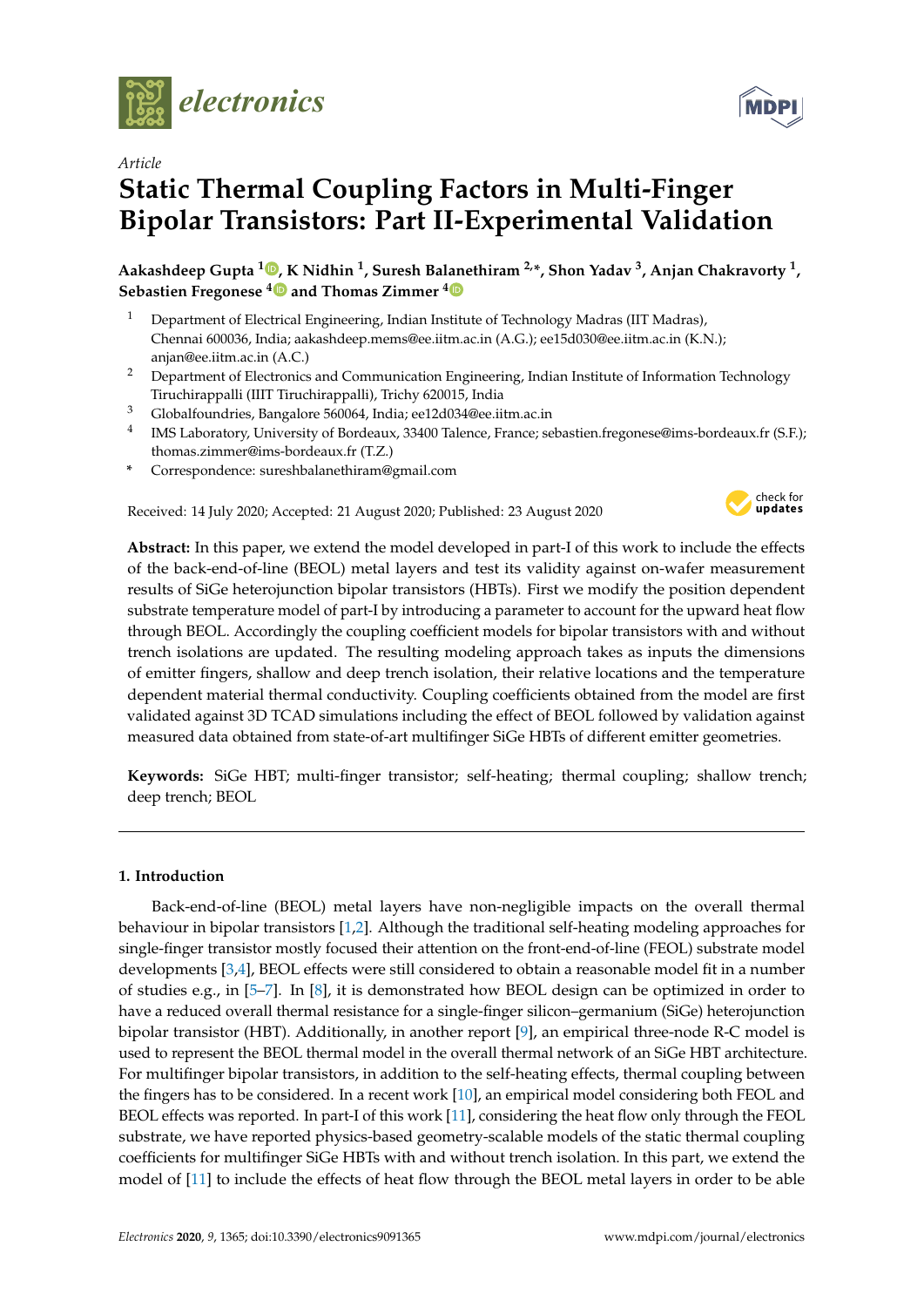to verify our model with experimental data. Modifications to the proposed model in part-I [11] in the presence of BEOL heat flow are presented in Section 2. This is followed by a model testing with extensive 3D TCAD simulations in Section 3. In Section 4 we compare the proposed model with on-wafer measurements of trench isolated multifinger SiGe HBTs of different emitter geometries from two different technologies. Finally, we conclude in Section 5.

#### **2. Model Extension for Structures with BEOL and Parameter Extraction**

Figure 1 shows the 3D view of the TCAD generated realistic five finger SiGe HBT with left corner finger as a heat source (HS). The heat generated at the finger flows downward through the FEOL substrate and upward through the BEOL metal interconnects. The overall thermal resistance corresponding to the *j*th finger is related as

$$
\frac{1}{R_{TH,jj}} = \frac{1}{R_{THs,jj}} + \frac{1}{R_{THm}}
$$
\n<sup>(1)</sup>

where *RTHs*,*jj* and *RTHm* are the thermal resistances of FEOL and BEOL paths, respectively. Note that *RTHm* includes the overall conduction and convection heat flow above BEOL or the package, if any. Here we consider *RTHm* to be temperature-independent due to a negligible thermal conductivity variation with temperature in the BEOL path as illustrated in [12].



**Figure 1.** 3D cross-sectional view of a five-finger TCAD structure of STMicroelectronics B55 process [13] containing shallow and deep trenches along with the eight metal layers (M1 to M8). A closer view of the corner finger is shown at the inset with emitter (E), base (B), and collector (C) contacts, and the heat source (HS).

A planar heat source is assumed to be placed at the heating finger  $(z = 0)$  (see Figure 1 of [11]). If *b* is the fraction of the total dissipated power (*Pdiss*) flowing towards the FEOL substrate (as sown in the zoomed portion of Figure 1) and  $(1 - b)$  is the fraction that flows upwards through BEOL, the substrate temperature profile  $T(z)$  under the heating finger along the *z*-direction can be written as

$$
T(z) = T_{ref} + bP_{diss}R_{THs}(z)
$$
\n(2)

where  $T_{ref}$  is the known reference temperature at one end of the structure away from the heat source and *RTHs*(*z*) is *z*-dependent thermal resistance of FEOL part measured from the reference end to the vertical position *z*. Note that  $T_{ref} = T_{amb}$  at  $z = H$ . In (2) the BEOL heat flow is taken into account by the parameter *b* which is defined as [14],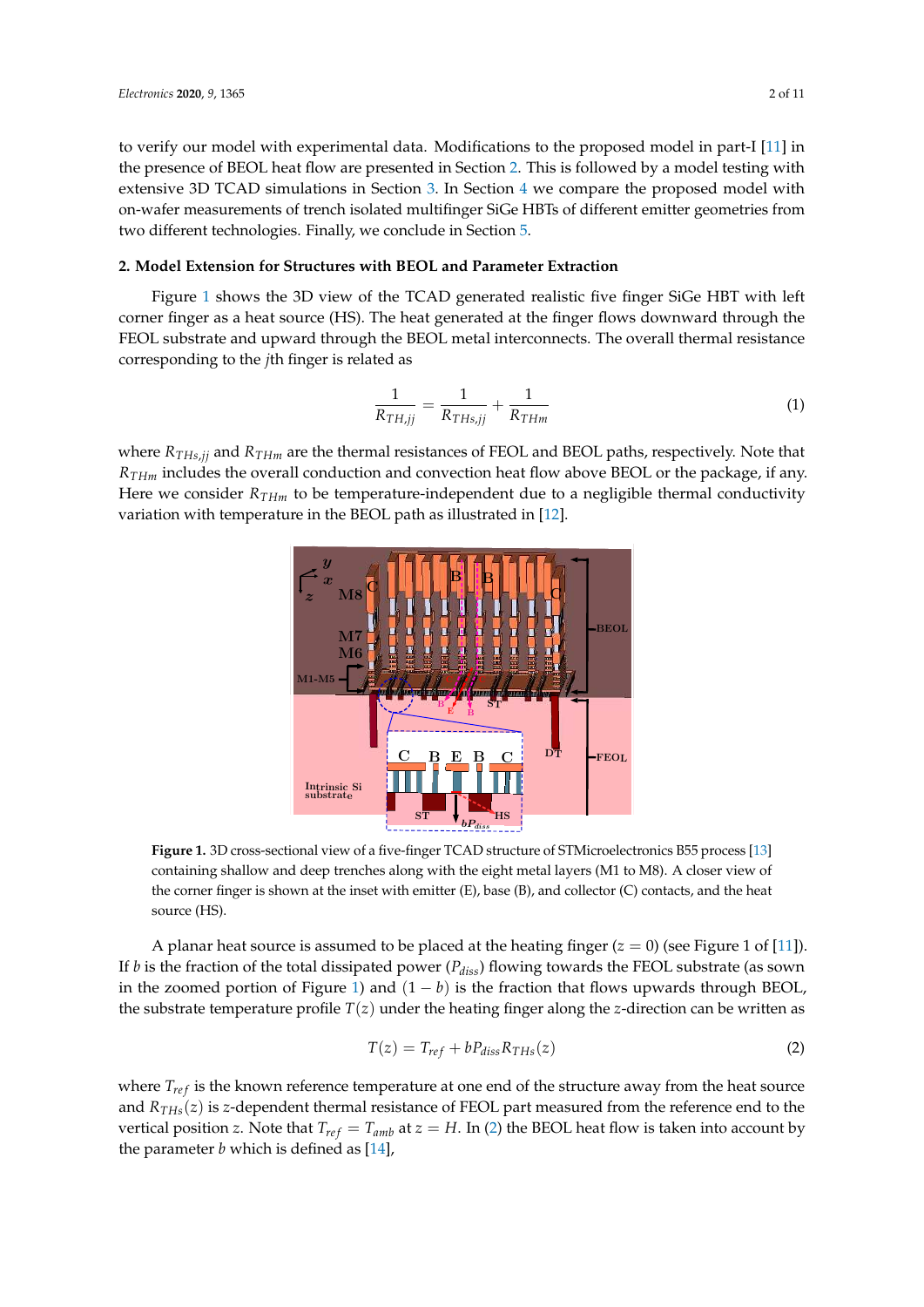$$
b = \frac{R_{THm}}{R_{THm} + R_{THs}}.\tag{3}
$$

Analytical expression of  $T(z)$  presented in part-I [11] can be used to include the BEOL effect just by replacing  $P_{diss}$  with  $bP_{diss}$ . Eventually the resulting expression for  $T(z)$  reads

$$
T(z) = \frac{(-q) - \sqrt{q^2 - 4pr}}{2p} \tag{4}
$$

with  $p=bP_{diss}f_G(z)\frac{\kappa_c}{3}$ ,  $q=bP_{diss}f_G(z)\left(\frac{\kappa_b}{2}+\frac{\kappa_c}{3}T_{ref}\right)-1$  and  $r=bP_{diss}f_G(z)\left(\kappa_a+\frac{\kappa_b}{2}T_{ref}+\frac{\kappa_c}{3}T_{ref}^2\right)+1$ *T*<sub>ref</sub>. Here  $f_G(z)$  is the position-dependent geometry factor [6,15] and  $\kappa_a$ ,  $\kappa_b$  and  $\kappa_c$  are the coefficients in the temperature dependent thermal conductivity  $(\kappa(T))$  model [16].

A close to unity value of *b* signifies very high value of  $R_{THm}$  compared to  $R_{THs}$  and shows a weak dependence on temperature or  $P_{diss}$ . Note that such a precondition ( $R_{THs} \ll R_{THm}$ ) exists for all practical devices where BEOL comprises of several metal layers and dielectric insulation providing high resistance to the upward heat flow leading to a very high value of *RTHm*. Even when the metal-1 is grounded, the amount of upward heat flow through metal-1 is not substantially different compared to the case when four level of BEOL metal lines are present leading to small change in the overall thermal resistance [8]. Actually the BEOL thermal resistance is maximum when only metal-1 is present (and grounded) in the structure and the remaining back-end is filled with inter-layer dielectric [17]. Hence, for the practical range of power dissipation it is safe to assume *b* to be a constant independent of *P*<sub>diss</sub>. The exact value of *b* is obtained from (3) using  $R_{THs} = f_G / \kappa(T_{amb})$  and an  $R_{THm}$  extracted following the method reported in [18].

The model of *T*(*z*) in (4) includes temperature coefficients of *κ*(*T*). Previous works [2,19,20] have highlighted the doping dependence of *κ*(*T*) of a material, in addition to its temperature dependence, and modeled the same through the temperature coefficients, *κa*, *κ<sup>b</sup>* and *κc*. In this work, while extracting *RTHm* from the experimental data using the methodology detailed in [18], we also extract the parameters *α* and *β* of an alternate thermal conductivity model, *κ*(*T*) = *βT* −*α* [21]. From these alternate model parameters, we find *κa*, *κ<sup>b</sup>* and *κ<sup>c</sup>* parameters by optimization. Thus obtained parameters are supposed to include the effect of doping.

#### **3. TCAD Simulation and Model Testing**

We carried out the 3D TCAD simulation of multifinger structures based on the STMicroelectronics B55 process [13] with intrinsic Si as the substrate. Since the previous studies [1,9] demonstrated that major contribution of BEOL thermal resistance comes from metal level-1 (M1), we simulated the TCAD structure only until M1 in BEOL.

Following the modeling approach elaborated in part-I [11], prior to estimating *cij* of the device with shallow trench (ST) and deep trench (DT), one needs to obtain the values of self-heating junction temperature and coupling factors of structures with no-trench and with only ST. Therefore for model testing, three TCAD structures including BEOL were prepared: (i) the first one included no-trench isolation, (ii) the second one had only ST and (iii) the third one had both ST and DT. From the simulation results of  $T_{jj}$  and  $R_{THjj}$  we extracted  $R_{THm}$  for each device following the methodology of [18]. Note that unlike the multifinger device being investigated here, the work in [18] dealt with only single-finger transistor. Although a multifinger transistor has a provision of creating multiple (upward as well as downward) heat-flow paths via different fingers especially when all fingers are not simultaneously heating, considering all these possibilities will lead to a more complicated model. Instead, in order to keep the model simple and suitable for implementation, we attempt to formulate and extract an effective *RTHm* from the single-finger self-heating characteristics (assuming one finger heating at a time in the multifinger structure) following the work of [18]. It was found that the effective *RTHm* values extracted for all the three devices were almost same (20 kK/W). Therefore, we assumed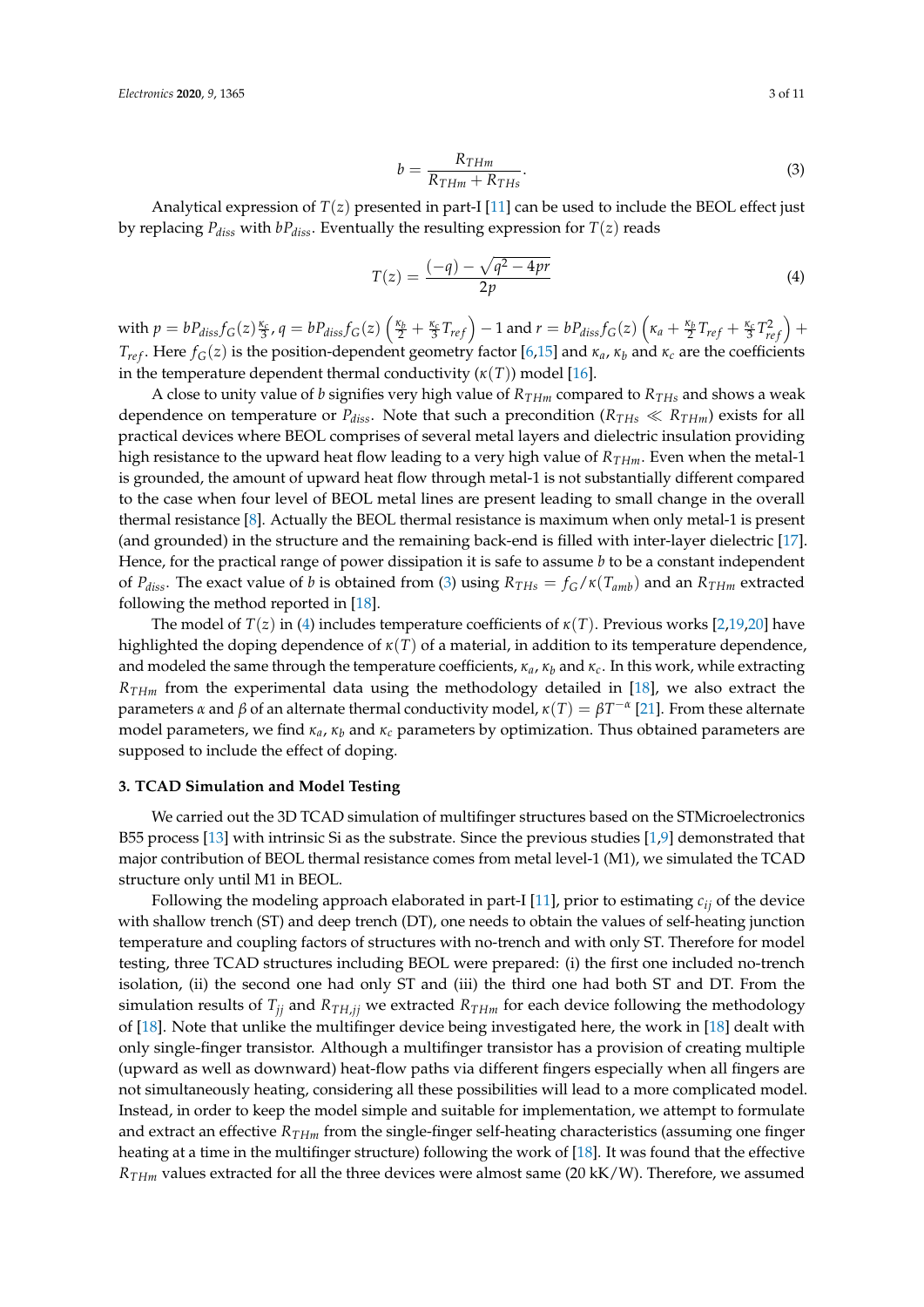a constant value of *RTHm* for all the three types of devices under investigation. However, the value of *b* obtained from (3) was unique for each device due to differences in their FEOL structure. These values of *b* were denoted as *bnt*, *bst*, and *bdt* for the structures with no-trenches, with only ST, and with both ST and DT, respectively.

For the no-trench structure, we used  $\theta = 48^{\circ}$  for the trapezoidal thermal spread as illustrated in [11]. The estimated value of *bnt* was then substituted in (4) to obtain the depth-dependent substrate temperature profile  $(T_{nt}(z))$ . Subsequently we calculated the junction temperature rise  $\Delta T_{j,j,nt} = T_{nt}(z=0) - T_{amb}$ . Figure 2 compares the difference in temperature profile along *z*- and *x*-directions, normalized by  $T_{ji}$ , for the no-trench isolated structures with and without BEOL. It is evident that obtaining  $c_{ij}$  using  $T(z)$  was as accurate as obtaining  $c_{ij}$  from  $T(x)$  even in the presence of BEOL. The plot is shown in the region of interest of thermal coupling between the heat source and  $x, z = 4s$ , where  $s = 2.5 \mu m$  is the finger spacing (following STMicroelectronics B55 technology). A slight difference between the plots near the heat source essentially originated from slightly higher  $T(x = s)$  than  $T(z = s)$  possibly due to additional coupling through BEOL. It is also evident that such a difference was not visible near any of the sensing fingers,  $x = s$  to  $x = 4s$ . Therefore, for the chosen finger-spacing (*s* = 2.5 µm) corresponding to STMicroelectronics B55 technology, we could ignore any additional coupling via BEOL and could obtain the temperature rise at a sensing finger as  $\Delta T_{ij,nt} = T_{nt}(z = |i - j|s) - T_{amb}$  even in the presence of BEOL. Subsequently, we estimated the coupling factor  $c_{i,j,nt} = \Delta T_{i,j,nt}/\Delta T_{j,j,nt}$ . For the shallow trench isolated device, first we estimated the ambient temperature-dependent FEOL thermal resistance (*RTHs*,*st*(*Tamb*)) by considering appropriate thermal spreading angles (35◦ within shallow trenches and 48◦ outside trenches) as illustrated in part-I [11]. Using the already extracted value of  $R_{THm}$  and newly estimated  $R_{THs,st}(T_{amb})$ , we estimated *bst* following (3). Formulation (4) was employed appropriately starting from the bottom of the thermal spread with  $T_{ref} = T_{amb}$  to estimate  $\Delta T_{ij,st} = T_{st}(z=0) - T_{amb}$ . Subsequently the thermal resistance was calculated following  $R_{TH,jj,st} = \Delta T_{jj,st}/P_{diss}$ . The calculated values of  $\Delta T_{jj,st}$ ,  $c_{ij,nt}$  and  $\Delta T_{jj,nt}$  were used to obtain  $c_{i,j}$  as illustrated in (8) of [11]. Similarly for the structure with ST and DT isolation, we estimated  $f_G$  considering appropriate thermal spreading angles of 35 $\degree$  and 48 $\degree$  and we estimated  $b_{dt}$  from (3) with  $R_{THs,dt}(T_{amb})$  and the already obtained value of  $R_{THm}$ . Afterwards we use (4) to estimate  $\Delta T_{ij,dt}$  and  $R_{TH,ij,dt}$ . Eventually the coupling factor  $c_{ij,dt}$  was estimated using (9) with (10) of [11] where already calculated values of  $c_{i,j,st}$  and  $\Delta T_{i,j,st}$  were used.



**Figure 2.** A comparison between the difference in  $T(z)$  and  $T(x)$  from TCAD, normalized with the rise in peak junction temperature ∆*Tjj*, for the structures with and without back-end-of-line (BEOL) heat flow.

Figure 3a compares the proposed self-heating model (4) and the TCAD results of junction temperature-dependent total thermal resistance for the three types of TCAD simulated structures. The comparison was done for a fixed emitter area of  $A_E = 0.2 \times 5 \mu m^2$  across all the three structures.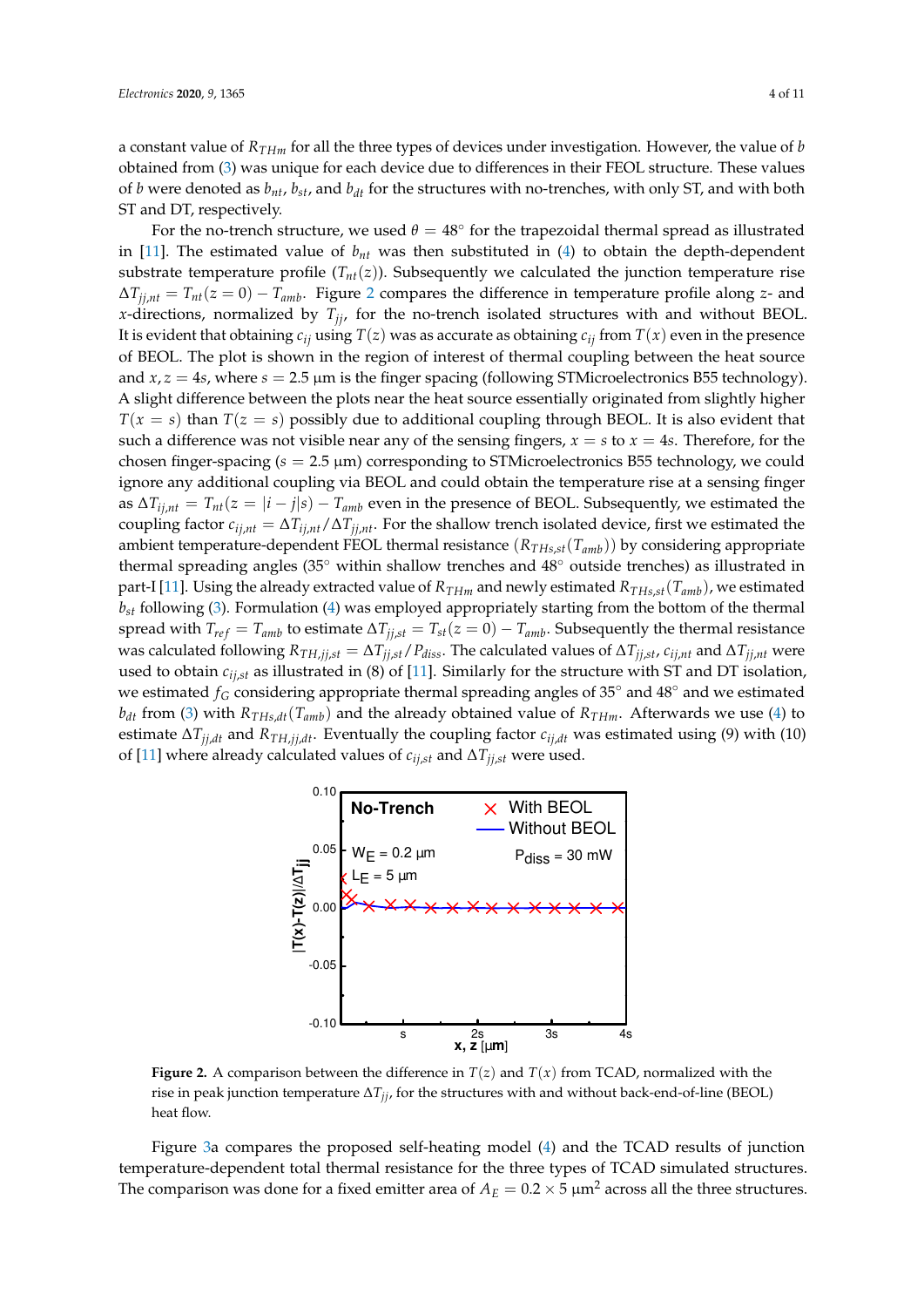Excellent model agreement was observed with the TCAD simulated data for all three structures. The extracted value of *RTHm* for the devices was 20 kK/W. It is important to note that only for the structure with DT, *Tjj* and *RTH*,*jj* results could vary depending on the heating finger location due to asymmetric heat confinement among various fingers. An increase in overall temperature and thermal resistance was observed when the heating finger was located close to DT due to heat confinement as illustrated with the help of 1st and 3rd finger heating. This effect was accurately captured by the proposed model.



**Figure 3.** (a)  $T_{ij}$ −dependent  $R_{TH,ij}$  variation and (b)  $c_{ij}$  at the sensing fingers: A comparison between TCAD results (symbols) and the proposed model (lines) for the three types of structures with  $A_E = 0.2 \times 5 \mu m^2$  and  $P_{diss} = 30 \text{ mW}$ . Solid lines in (**b**) correspond to the case when  $\Delta T_{ij, nt} / \Delta T_{ij, st} = 1$ in  $c_{ij,st}$  and  $c_{ij,dt}$  model. Here finger spacing  $s = 2.5 \mu m$ .

Figure 3b compares the *cij* values obtained using TCAD simulations (symbols) and the proposed model (lines) for  $A_E = 0.2 \times 5 \mu m^2$  across all the three structures at a  $P_{diss} = 30$  mW. As expected, sensing fingers closer to the heat source exhibited higher coupling factors. Although  $\Delta T_{j i, st} > \Delta T_{j j, nt}$ , one can see that  $c_{i,j,st} < c_{i,j,nt}$  due to the fact that  $\Delta T_{i,j,st} \approx \Delta T_{i,j,nt}$ . Besides, the effect of DT confinement resulted in increased sensing finger temperature when compared with ST only structure yielding  $c_{i,j}$ ,  $c_{i,j}$ , Note that dashed lines correspond to the case when the actual TCAD values of the *ratio*  $\Delta T_{ij,nt}/\Delta T_{ij,st}$  were used in  $c_{ij,st}$  and  $c_{ij,dt}$  calculation, whereas the solid lines were obtained by considering the ratio to be unity. A good level of model agreement was observed across all the structures even under the assumption of  $\Delta T_{ij,nt}/\Delta T_{ij,st} = 1$ . Therefore in the rest of the paper, we assume  $\Delta T_{i,j} / \Delta T_{i,j,t} = 1$  for the calculations of  $c_{i,j,t}$  and  $c_{i,j,t}$ .

We tested the scalability of our model with the TCAD simulations of structures with different *AE*. Figures 4a,b and 5 compare, respectively, *cij*,*nt*, *cij*,*st* and *cij*,*dt* obtained from the proposed model (lines) against the TCAD results (symbols) for devices with varying  $L_E$  (in  $\mu$ m) = 5, 10, 15 at a fixed  $W_E = 0.4$  µm and  $P_{diss} = 30$  mW. Excellent model agreement was observed across all the devices. As expected, the amount of coupling increased with an increase in emitter length. Finally, we present the variation of *cij* with electrical power dissipation at different sensing fingers in Figures 6 and 7 for the three types of devices with  $A_E = 0.2 \times 5 \mu m^2$ . Note that in Figure 7,  $c_{ij,dt}$  is shown for finger-2 and finger-3 heating in (a) and (b), respectively. A good level of model agreement was observed between the proposed model (lines) and TCAD simulation results (symbols) in all the cases. From the TCAD validation results presented so far, it is evident that the proposed model accurately captured the thermal coupling in different configurations of multifinger transistors with no trenches, with only ST, and with ST and DT. The accuracy of the calculated thermal coupling coefficients was consistent irrespective of the finger spacing, operating power, and emitter dimensions.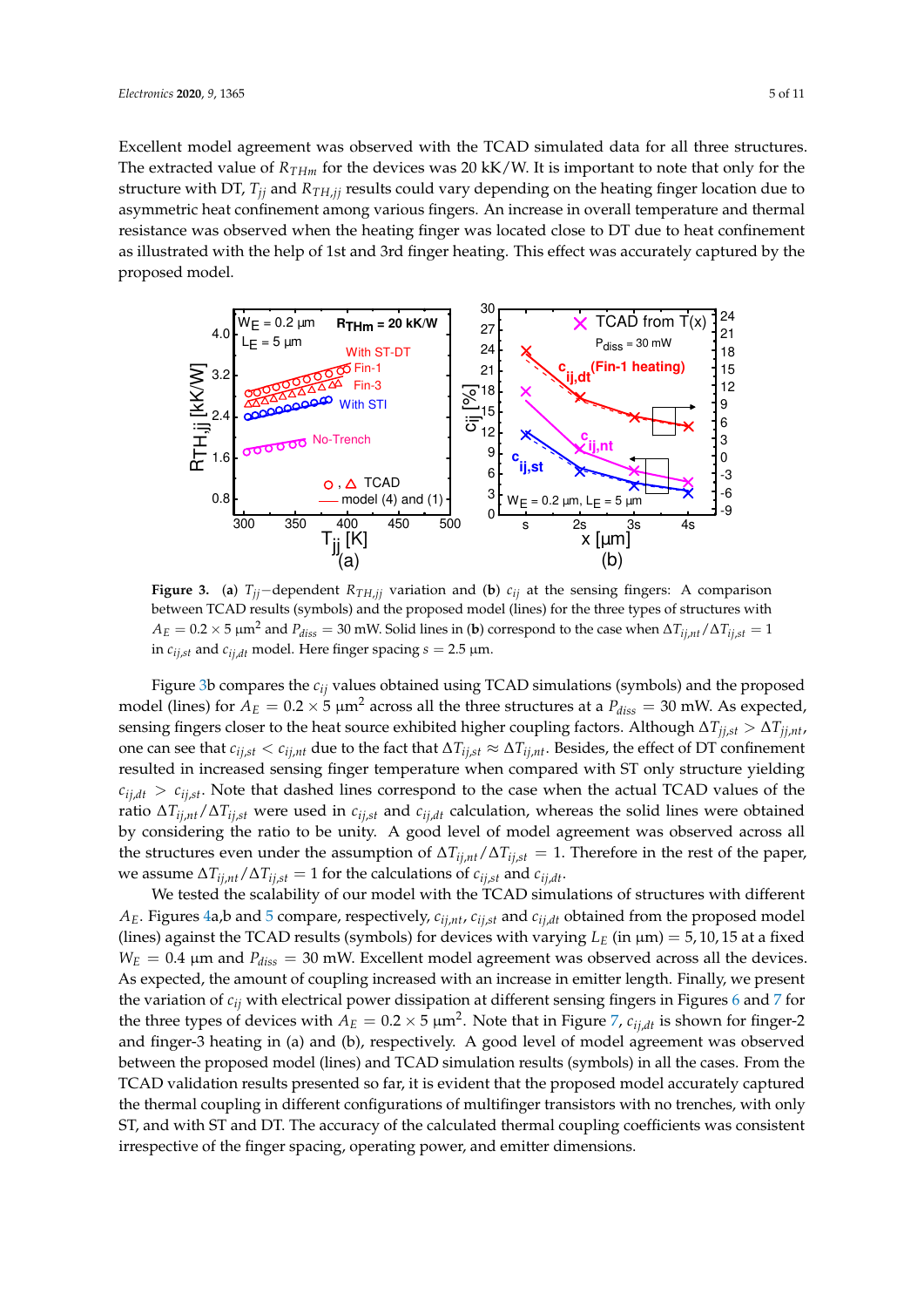

**Figure 4.** A comparison between the TCAD results and the proposed model of (a)  $c_{ij,nt}$  and (b)  $c_{ij,st}$  for devices with different  $L_E$  at a fixed  $W_E = 0.4 \,\mu\text{m}$  and  $P_{diss} = 30 \,\text{mW}$ .



**Figure 5.** Values of  $c_{ij,dt}$  at the sensing fingers for variation in  $L<sub>E</sub>$  at a fixed  $W<sub>E</sub> = 0.4 \mu m$  and *Pdiss* = 30 mW: A comparison between TCAD results (symbols) and the proposed model (lines) in (9) and (10) of [11].



**Figure 6.** Dissipated power dependent (a)  $c_{ij,nt}$  and (b)  $c_{ij,st}$  at different sensing fingers for a structures with  $A_E = 0.2 \times 5 \mu m^2$ : A comparison between the proposed model and TCAD simulation results.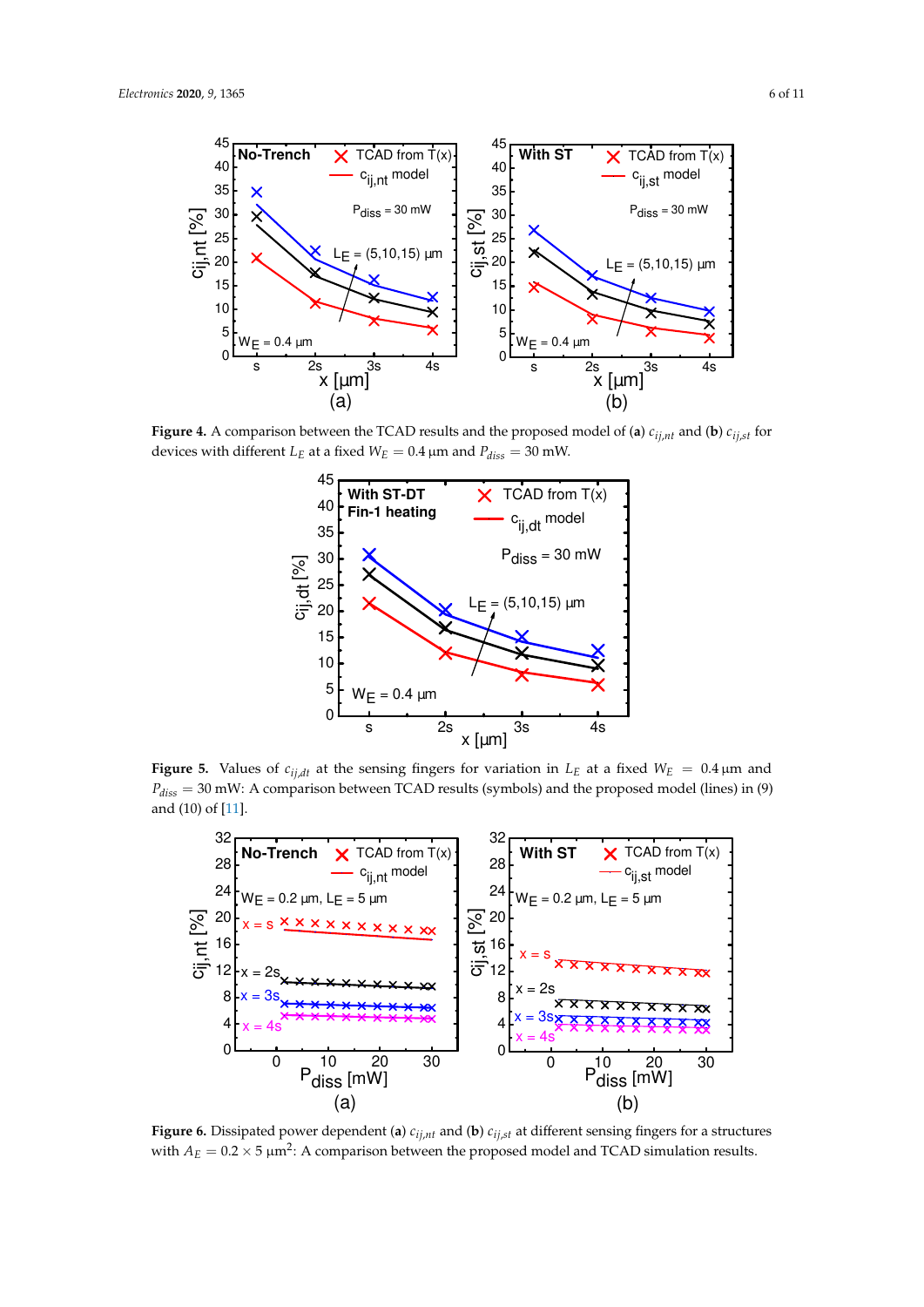

**Figure 7.**  $P_{diss}$ —dependent  $c_{ij}$ , *dt* different sensing fingers when (**a**) 2nd and (**b**) 3rd fingers are heating individually in a five-finger device with  $A_E = 0.2 \times 5~\mu \text{m}^2$ .

#### **4. Model Validation with Measurements**

Here we compare our self-heating and intra-device thermal coupling model with on-wafer measurement results of trench-isolated multifinger HBTs from two different state-of-the-art technologies of IHP [22] and STMicroelectronics [23].

#### *4.1. Structure with Only Shallow Trench*

The recently reported work in [22] dealt with five-finger structures of an SiGe HBT process of IHP, having only shallow trench isolation. Measurement was carried out mainly for three structures with emitter dimensions of  $W_E\times L_E=0.44\times[7.64,12.68,27.8]$  µm <sup>2</sup>. As detailed in part-I [11], prior to estimating the junction temperature and coupling factors of any trench isolated structure, we needed to analyze a comparable structure without any trenches. We started with extracting the values of *RTHm* for all three emitter geometries employing the extraction strategy of [18] over the measured  $R_{TH, i,j, st}$ vs. *Tjj*,*st* data. Subsequently the coefficients of thermal conductivity model, *κa*, *κ<sup>b</sup>* and *κc*, were also optimized. These parameters were used in (4) along with the appropriate values of *bnt* and *bst* to calculate  $\Delta T_{ij, nt}$ ,  $c_{ij, nt}$  and eventually,  $\Delta T_{ij, st}$ . Finally  $c_{ij, st}$  was estimated using (8) of [11].

Figure 8a shows excellent model agreements with measured results of self-heating junction temperature-dependent thermal resistance for shallow trench isolated structures at a fixed *W<sup>E</sup>* and varying *LE*. In Figure 8b we compare the results of the proposed thermal coupling model (lines) against measurements (symbols) at different sensing fingers for the chosen devices. Excellent model agreement reflects the scalable nature of the proposed self-heating and thermal coupling model. Results shown in the figures were obtained using the optimized values of  $\kappa_a = 0.118 \times 10^{-2}$  mK/W,  $\kappa_b = 1.195 \times 10^{-5}$  m/W and  $\kappa_c = 2.797 \times 10^{-8}$  m/KW in (4). The values of extracted  $R_{THm}$  used in the model are 20, 15, 12 kK/W in the order of increasing *LE*.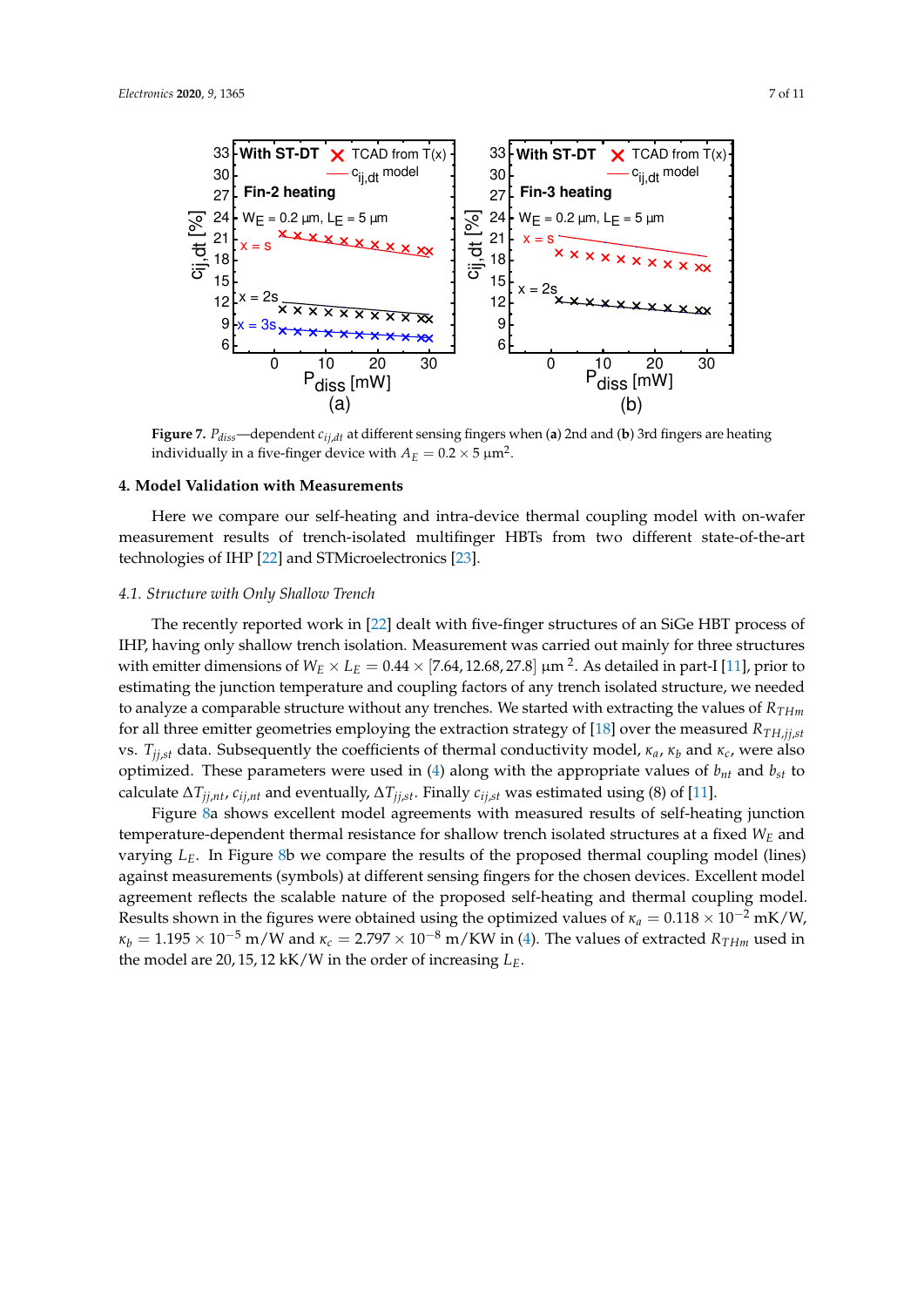

**Figure 8.** (a)  $T_{i,j,t}$ −dependent  $R_{TH,i,j,t}$  and (b)  $c_{i,j,t}$  at different sensing fingers: A comparison between the proposed model (lines) and measurements (symbols) [22] for devices with varying *L<sup>E</sup>* at a fixed *W*<sub>*E*</sub>. Here finger spacing  $s = 3.23$  µm.

# *4.2. Structure with Shallow and Deep Trench*

A study was conducted in [23] to investigate the thermal coupling effect in SiGe:C multifinger structure having shallow and deep trench isolation from the STMicroelectronics B5T process.

Measurements were carried out for a five finger transistor with  $A_E = 0.18 \times 5$   $\mu$ m<sup>2</sup>. First we extracted the appropriate BEOL  $R_{THm}$  and  $b_{dt}$  using the self heating data of  $R_{TH,jj,dt}$  vs.  $T_{ij,dt}$  for the case when the 4th finger was only heating. Subsequently values of *κa*, *κ<sup>b</sup>* and *κ<sup>c</sup>* were optimized. These parameter values were used in  $(4)$  along with the estimated values of  $b<sub>nt</sub>$  and  $b<sub>st</sub>$  to estimate ∆*Tjj*,*nt*, *cij*,*nt*, ∆*Tjj*,*st* and *cij*,*st*. Finally similar quantities of the structure with only ST were used in the model of  $c_{ij,dt}$  along with the estimated value of  $\Delta T_{jj,dt}$  obtained using (4). In Figure 9a, total thermal resistance *RTH*,*jj*,*dt* obtained from the model was compared against the corresponding measurement data. Excellent model agreement with the experimental data for the junction temperature at different *Pdiss* was observed. Figure 9b shows the model agreement with experimental data achieved using the  $c_{ij,dt}$  model. An optimized ratio value of  $\Delta T_{ij,dt}/\Delta T_{ij,st} = 2.03$  was used to calculate  $c_{ij,dt}$  for the chosen device. The demonstrated results were obtained after employing optimized values of  $\kappa_a = 0.83 \times 10^{-2} \text{ mK/W}$ ,  $\kappa_b = 9.76 \times 10^{-8} \text{ m/W}$  and  $\kappa_c = 9.83 \times 10^{-9} \text{ m/KW}$ . Excellent model agreements for both self-heating and thermal coupling measurement data of the structures with only ST and with ST and DT irrespective of the operating power and emitter geometry variation highlight, respectively, the robustness and scalability of the proposed model.

Finally Figure 10 presents the total finger temperature if the measured data for self-heating and thermal coupling temperatures for each device were directly superposed following (1) from [11]. We also compared the corresponding modeling results showing excellent correlation. It is understood that the superposition of these two temperatures was not valid as temperature-dependent *κ* of Si was automatically considered in any measurement causing the original heat diffusion equation to be nonlinear which could not allow the superposition principle. However, as demonstrated in [11] with the help of TCAD data, the difference with the true finger temperature was not significant. Since there was no fool-proof method so far reported in the literature to determine the true finger temperature in a multifinger device when all fingers are heating simultaneously, we present the limited model comparison. It is apparent that both the measurement as well as modeling framework need further improvement to investigate the true temperatures of all the fingers in any multifinger transistor structure.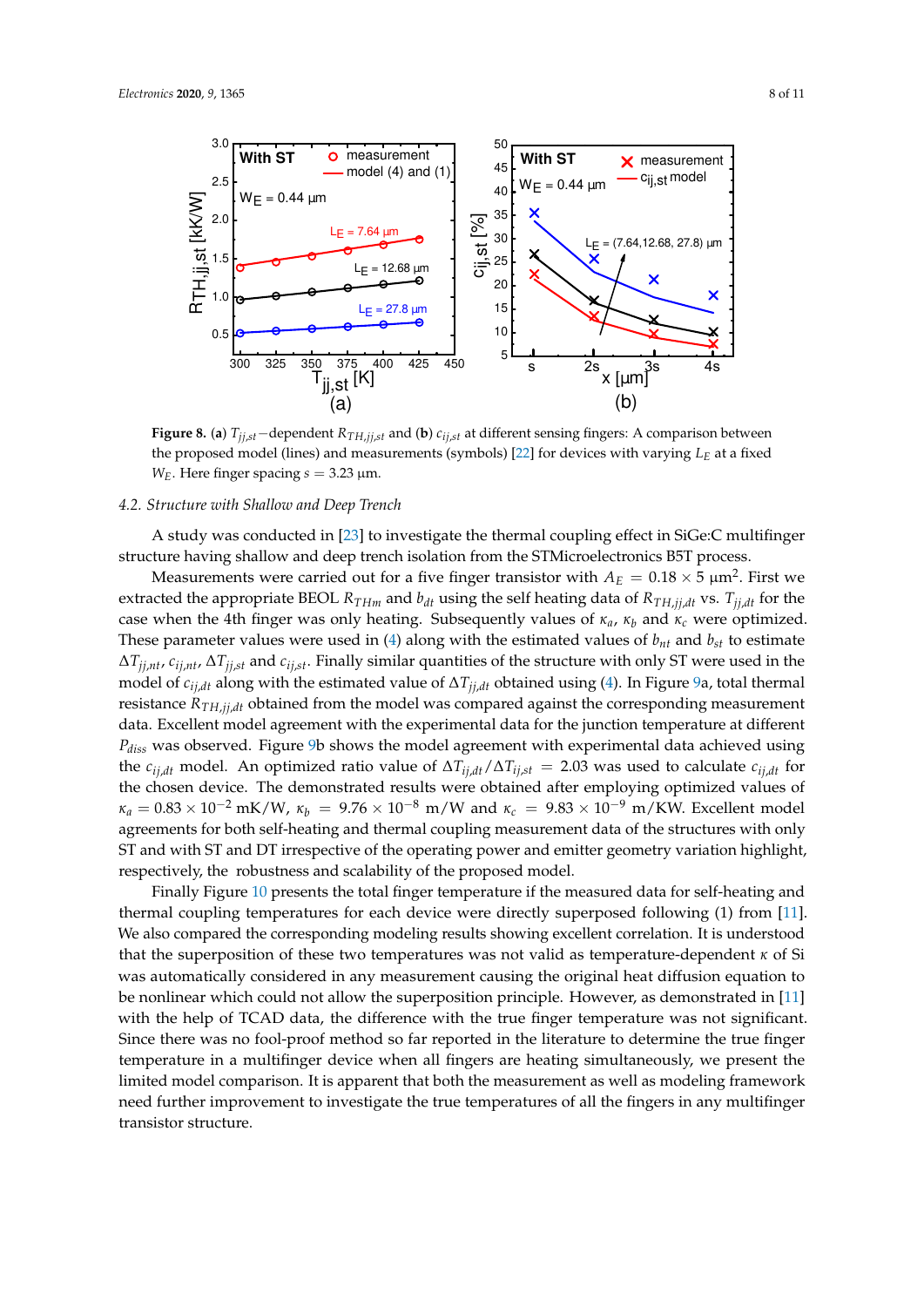

**Figure 9.** (a)  $T_{jj,dt}$ —dependent  $R_{TH,jj,dt}$  and (b)  $c_{ij,dt}$  at different sensing fingers: A comparison between the proposed model (lines) and measurements (symbols) [23] for a device with  $A_E = 0.18 \times 5 \text{ }\mu\text{m}^2$ .  $\Delta T_{ij,dt}/\Delta T_{ij,st} = 2.03$  was used in the model. Here finger spacing  $s = 5$  µm.



**Figure 10.**  $P_{diss}$ —dependent total junction temperature  $T_{i,st}$  of 1st and 3rd finger in a five-finger structure with shallow trench (ST),  $T_{i,st}$  is obtained after substituting values of  $\Delta T_{ij,st}$  and  $c_{ij,st}$  in Equation (1) of [11]. Symbols are obtained after substituting measurement data ([22]) while the solid and dash lines results after inserting self-heating and thermal coupling model values in the equation.

#### **5. Conclusions**

In this part we extend the already developed physics based scalable model of part-I [11] for the depth-dependent substrate temperature including the effect of BEOL heat flow by introducing only one additional parameter. We also present the extraction technique for this new parameter. This extended model is tested against the TCAD simulated data that include the BEOL effect. Finally the model is validated with the experimental data for the multifinger structures with only ST and with ST and DT isolation fabricated following two state-of-the-art SiGe HBT processes. The model shows excellent agreement with TCAD simulation and measurement data for various emitter finger geometries demonstrating its overall utility.

**Author Contributions:** conceptualization, A.G., S.B. and A.C.; methodology, S.B. and A.C.; software, A.G., K.N. and S.B.; validation, A.G. and K.N.; formal analysis, A.G., K.N.; investigation, A.G.; resources, S.Y., S.F. and T.Z.; writing—original draft preparation, A.C.; writing—review and editing, S.B., S.F. and T.Z.; visualization, A.G., K.N., S.B. and A.C.; supervision, S.B. and A.C.; project administration, A.C.; funding acquisition, A.C., S.F. and T.Z. All authors have read and agreed to the published version of the manuscript.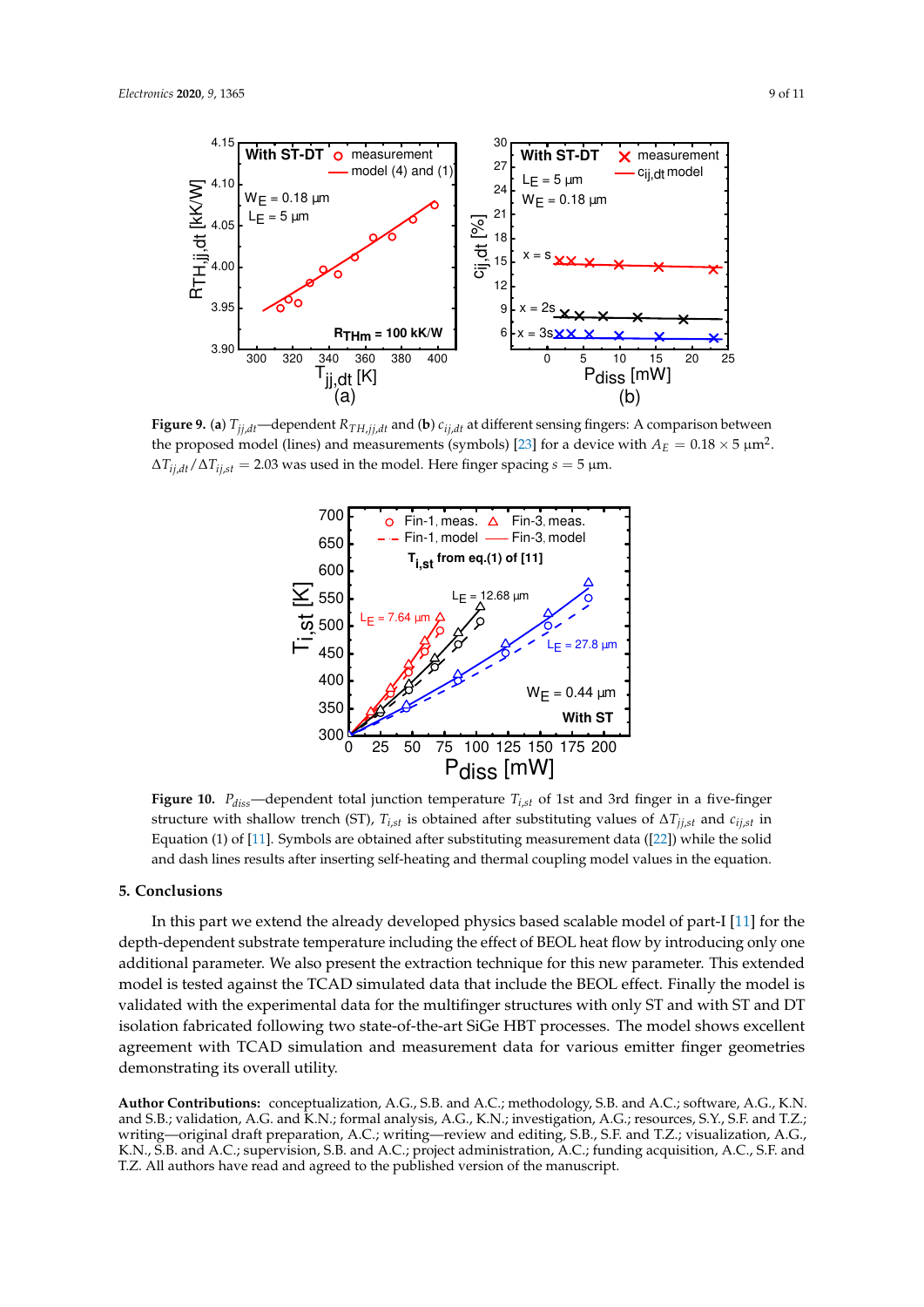**Funding:** This work was supported in part by the EU under Project Taranto under Grant 737454, in part by ISRO project ELE/17-18/176/ISRO/ANJA and in part by DST, India, under Project EMR/2016/004726.

**Conflicts of Interest:** The authors declare no conflicts of interest.

## **References**

- 1. Sahoo, A.K.; Fregonese, S.; Weis, M.; Maneux, C.; Malbert, N.; Zimmer, T. Impact of back-end-of-line on thermal impedance in SiGe HBTs. In Proceedings of the International Conference on Simulation of Semiconductor Processes and Devices (SISPAD), Glasgow, UK, 3–5 September 2013; pp. 188–191.
- 2. Magnani, A.; Sasso, G.; d'Alessandro, V.; Codecasa, L.; Rinaldi, N.; Aufinger, K. Advanced thermal resistance simulation of SiGe HBTs including backend cooling effect. In Proceedings of the International Workshop on Thermal Investigations of ICs and Systems (THERMINIC), Paris, France, 30 September–2 October 2015; pp. 1–5.
- 3. Sahoo, A.K.; Fregonese, S.; Weiss, M.; Maneux, C.; Zimmer, T. A Scalable Model for Temperature Dependent Thermal Resistance of SiGe HBTs. In Proceedings of the Bipolar/BiCMOS Circuits and Technology Meeting (BCTM), Bordeaux, France, 30 September–3 October 2013; pp. 29–32. [CrossRef]
- 4. Walkey, D.J.; Smy, T.J.; Marchesan, D.; Tran, H.; Schröter, M. A scalable thermal model for trench isolated bipolar devices. *Solid-State Electron* **2000**, *44*, 1373–1379. [CrossRef]
- 5. Rieh, J.S.; Greenberg, D.; Liu, Q.; Joseph, A.J.; Freeman, G.; Ahlgren, D.C. Structure optimization of trench-isolated SiGe HBTs for simultaneous improvements in thermal and electrical performances. *IEEE Trans. Electron Dev.* **2005**, *52*, 2744–2752. [CrossRef]
- 6. Chakravorty, A.; D'Esposito, R.; Balanethiram, S.; Frégonèse, S.; Zimmer, T. Analytic Estimation of Thermal Resistance in HBTs. *IEEE Trans. Electron Dev.* **2016**, *63*, 2994–2998. [CrossRef]
- 7. Sahoo, A.K.; Fregonese, S.; Desposito, R.; Aufinger, K.; Maneux, C.; Zimmer, T. A geometry scalable model for nonlinear thermal impedance of trench isolated HBTs. *IEEE Electron Dev. Lett.* **2015**, *36*, 56–58. [CrossRef]
- 8. D'Esposito, R.; Frégonèse, S.; Chakravorty, A.; Chevalier, P.; Céli, D.; Zimmer, T. Innovative SiGe HBT Topologies With Improved Electrothermal Behavior. *IEEE Trans. Electron Dev.* **2016**, *63*, 2677–2683. [CrossRef]
- 9. D'Esposito, R.; Frégonèse, S.; Zimmer, T.; Chakravorty, A. Dedicated test-structures for investigation of the thermal impact of the BEOL in advanced SiGe HBTs in time and frequency domain. In Proceedings of the International Conference on Microelectronic Test Structures (ICMTS), Yokohama, Japan, 28–31 March 2016; pp. 28–31. [CrossRef]
- 10. Dwivedi, A.; Chakravorty, A.; D'Esposito, R.; Sahoo, A.K.; Fregonese, S.; Zimmer, T. Effects of BEOL on self-heating and thermal coupling in SiGe multi-finger HBTs under real operating condition. *Solid-State Electron* **2016**, *115*, 1–6. [CrossRef]
- 11. Gupta, A.; Nidhin, K.; Balanethiram, S.; Yadav, S.; Chakravorty, A.; Fregonese, S.; Zimmer, T. Static Thermal Coupling Factors in Multi-Finger Bipolar Transistors: Part I-Model Development. *J. Electron.* **2020**, *9*, 1333. [CrossRef]
- 12. Balanethiram, S.; Chakravorty, A.; D'Esposito, R.; Fregonese, S.; Céli, D.; Zimmer, T. Accurate modeling of thermal resistance for on-wafer SiGe HBTs using average thermal conductivity. *IEEE Trans. Electron Dev.* **2017**, *64*, 3955–3960. [CrossRef]
- 13. Chevalier, P.; Avenier, G.; Ribes, G.; Montagné, A.; Canderle, E.; Céli, D.; Derrier, N.; Deglise, C.; Durand, C.; Quémerais, T.; et al. A 55 nm triple gate oxide 9 metal layers SiGe BiCMOS technology featuring 320 GHz *fT*/370 GHz *fmax* HBT and high-Q millimeter-wave passives. In Proceedings of the 2014 IEEE International Electron Devices Meeting, San Francisco, CA, USA, 15–17 December 2014.
- 14. Balanethiram, S.; Chakravorty, A.; D'Esposito, R.; Fregonese, S.; Zimmer, T. An improved scalable self-consistent iterative model for thermal resistance in SiGe HBTs. In Proceedings of the Bipolar/BiCMOS Circuits and Technology Meeting (BCTM), New Brunswick, NJ, USA, 25–27 September 2016; pp. 150–153. [CrossRef]
- 15. Gao, G.B.; Ünlü, M.S.; Morkoc, H.; Blackburn, D.L. Emitter ballasting resistor design for, and current handling capability of AlGaAs/GaAs power heterojunction bipolar transistors. *IEEE Trans. Electron Dev.* **1991**, *38*, 185–196. [CrossRef]
- 16. Synopsys, Inc. *Sentaurus: Sentaurus Device User Guide*; Release H-2013.03; Synopsys, Inc.: Mountain View, CA, USA, 2013.